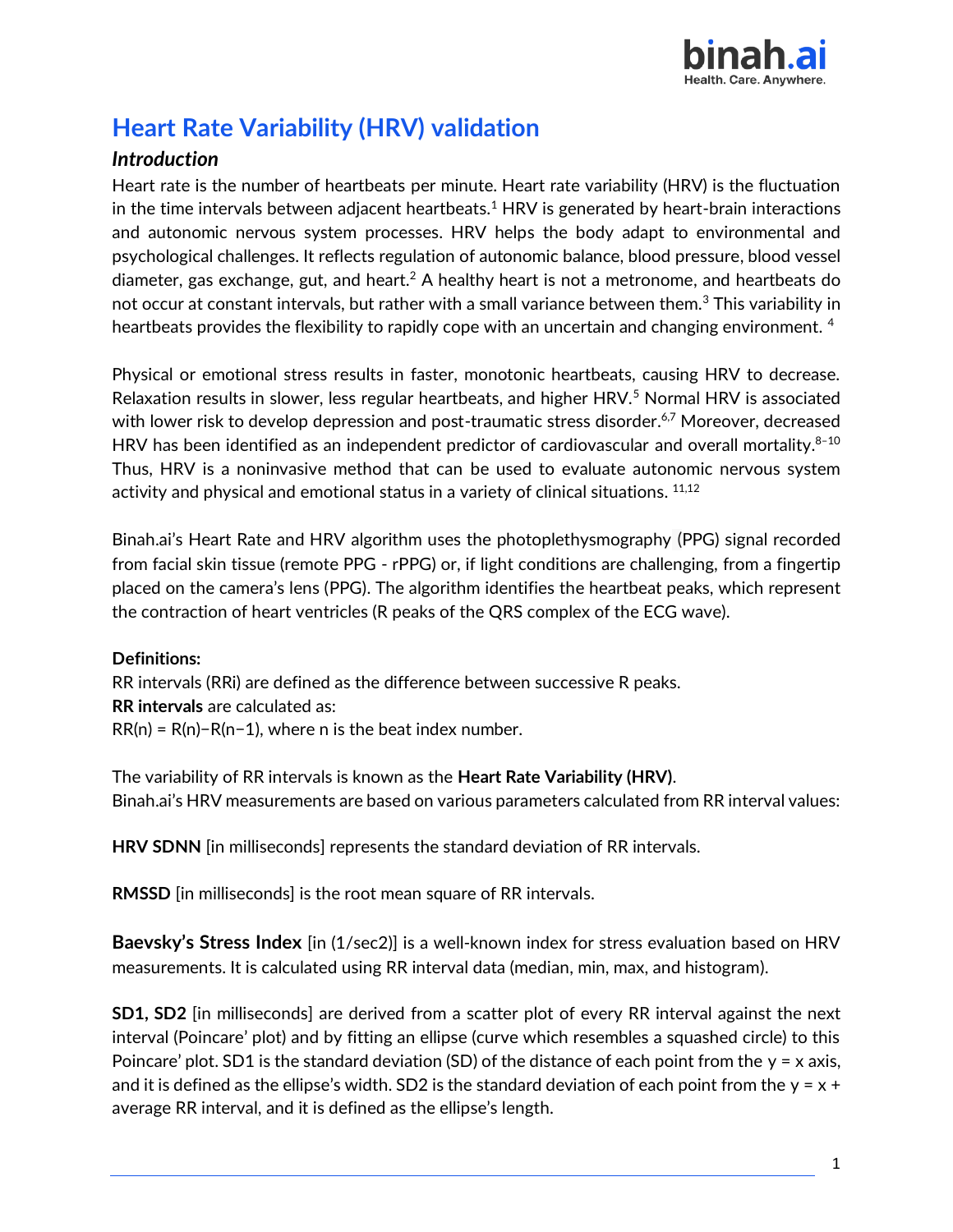

This report describes the results of a validation experiment, that compares Binah.ai's Heart Rate measurements with the measurements of medically accurate reference device.

# *Methods*

In validation experiments, RR intervals were measured in healthy participants and patients who suffer from hypertension. Binah.ai's RR interval measurements were validated in comparison to the Polar H10 Heart Rate Sensor<sup>TM</sup>. The Polar H10 is a chest strap sensor that collects 1-lead ECG signals.

### **Measurement set-up:**

Each participant was instructed to sit as stably as possible. A Polar H10 Heart Rate Sensor<sup>TM</sup> was placed around the user's chest. Recordings were conducted in a testing room located in Binah.ai's offices, with controlled and fixed artificial ambient light.

For rPPG measurements, a mobile device was placed on a stand in front of the participant. The participant's face filled over 20% of the frame's area (distance of 30-40 cm) and was positioned in the center of the frame. The camera was set at the level of the forehead and positioned perpendicular to the face. Participants were instructed to look at the screen during the whole recording.

For PPG measurements, a mobile device was placed on the participant's hand, with the participant's finger covering the entire area of the camera lens (in iOS devices, the finger covered the torch, while in Android devices, the finger did not cover the torch). The participant's hand rested comfortably on a soft pillow at heart level, with the wrist aligned with the forearm.

rPPG and PPG experiments were conducted simultaneously. Participants were looking at the mobile device positioned in front of them, while an additional mobile device was on their hand, recording the PPG signal from their finger.

Participants were instructed to avoid any movement (including talking) and to avoid changing finger pressure on the lens during the recordings. Each recording lasted approximately 60 seconds.

For this report, the Binah's SDK 4.4.2 version was used.

The measurements were recorded by the mobile device models listed below. Models used for rPPG measurements -

iOS: iPad 6th gen, iPhone 11 Pro, iPhone 13, iPhone 13 Pro Max

Android: Samsung s10, Samsung S21, Samsung S21 Ultra, Sony Xperia, Huawei P30 Lite Models used for PPG measurements -

iOS: iPhone 8, iPhone 11 Pro, iPhone 13 Pro, iPhone 13 Pro Max

Android: Samsung Note 9, Samsung s10, Samsung S21, Samsung S21 Ultra, Huawei P30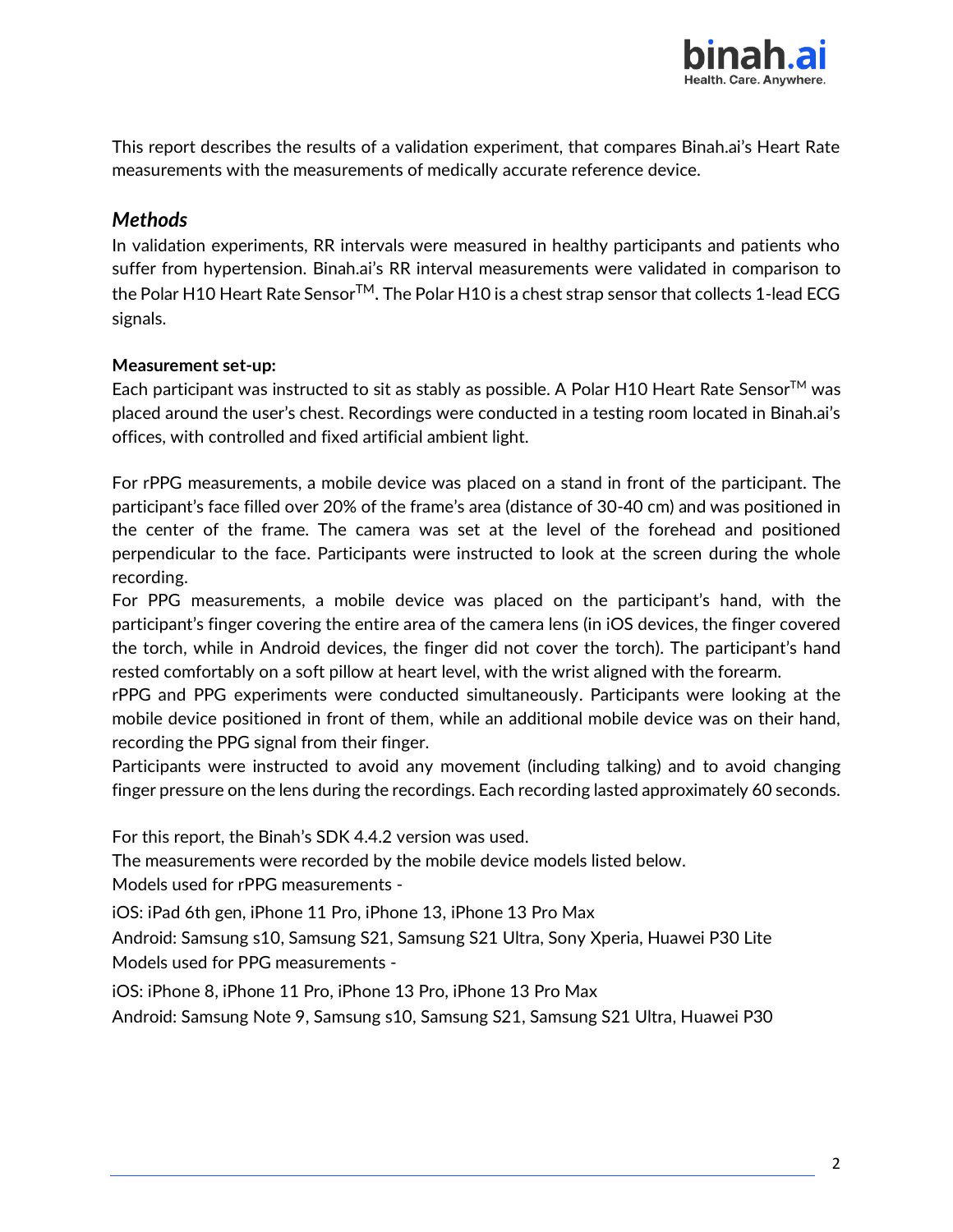

# *Results*

Tables 1-4 include demographic data for each HRV parameter, for each operating system (iOS and Android), and for each mode (PPG and rPPG).

| iOS:                               |              |             |                  |                           |
|------------------------------------|--------------|-------------|------------------|---------------------------|
|                                    | Number of    | Age Range   |                  |                           |
| <b>Vital Signs</b>                 | Participants | (average)   | Sex              | Fitzpatrick Skin Tone*    |
| RRi (ms)                           | 26           | 25-57 (36)  | F (35%), M (65%) | 2 (26%), 3 (54%), 4 (20%) |
| SDNN (ms)                          | 26           | 25-57 (36)  | F (35%), M (65%) | 2 (26%), 3 (57%), 4 (17%) |
| rMSSD (ms)                         | 25           | $25-57(36)$ | F (35%), M (65%) | 2 (26%), 3 (57%), 4 (17%) |
| Baevsky's SI (1/sec <sup>2</sup> ) | 25           | 25-57 (36)  | F (33%), M (67%) | 2 (25%), 3 (57%), 4 (18%) |
| $SD1$ (ms)                         | 25           | 25-57 (36)  | F (34%), M (66%) | 2 (26%), 3 (57%), 4 (17%) |
| $SD2$ (ms)                         | 26           | $25-57(35)$ | F (38%), M (62%) | 2 (25%), 3 (57%), 4 (18%) |

**Table 1:** Demographic data for rPPG experiments using phones with an iOS operating system.

|                                    | Number of    | Age Range   |                  |                           |
|------------------------------------|--------------|-------------|------------------|---------------------------|
| <b>Vital Signs</b>                 | Participants | (average)   | Sex              | Fitzpatrick Skin Tone*    |
| RRi (ms)                           | 29           | 25-57 (36)  | F (30%), M (70%) | 2 (28%), 3 (59%), 4 (13%) |
| SDNN (ms)                          | 28           | 25-57 (34)  | F (34%), M (66%) | 2 (32%), 3 (52%), 4 (16%) |
| rMSSD (ms)                         | 30           | $25-57(35)$ | F (33%), M (67%) | 2 (33%), 3 (55%), 4 (12%) |
| Baevsky's SI (1/sec <sup>2</sup> ) | 29           | $25-57(36)$ | F (31%), M (69%) | 2 (29%), 3 (56%), 4 (15%) |
| $SD1$ (ms)                         | 30           | $25-57(35)$ | F (33%), M (67%) | 2 (30%), 3 (55%), 4 (15%) |
| $SD2$ (ms)                         | 28           | $25-57(35)$ | F (34%), M (66%) | 2 (29%), 3 (54%), 4 (17%) |

**Table 2:** Demographic data for PPG experiments using phones with an iOS operating system.

Android:

|                                    | Number of    | Age Range     |                  |                           |
|------------------------------------|--------------|---------------|------------------|---------------------------|
| <b>Vital Signs</b>                 | Participants | (average)     | Sex              | Fitzpatrick Skin Tone*    |
| RRi(ms)                            | 23           | 25-57 (36)    | F (31%), M (69%) | 2 (23%), 3 (58%), 4 (19%) |
| SDNN (ms)                          | 22           | $25-57(36)$   | F (29%), M (71%) | 2 (27%), 3 (61%), 4 (12%) |
| rMSSD (ms)                         | 21           | $25 - 57(36)$ | F (30%), M (70%) | 2 (27%), 3 (59%), 4 (14%) |
| Baevsky's SI (1/sec <sup>2</sup> ) | 23           | $25-57(35)$   | F (28%), M (72%) | 2 (23%), 3 (60%), 4 (17%) |
| $SD1$ (ms)                         | 23           | $25-57(35)$   | F (33%), M (67%) | 2 (29%), 3 (57%), 4 (14%) |
| $SD2$ (ms)                         | 21           | $25-57(35)$   | F (31%), M (69%) | 2 (28%), 3 (59%), 4 (13%) |

**Table 3:** Demographic data for rPPG experiments using phones with an Android operating system.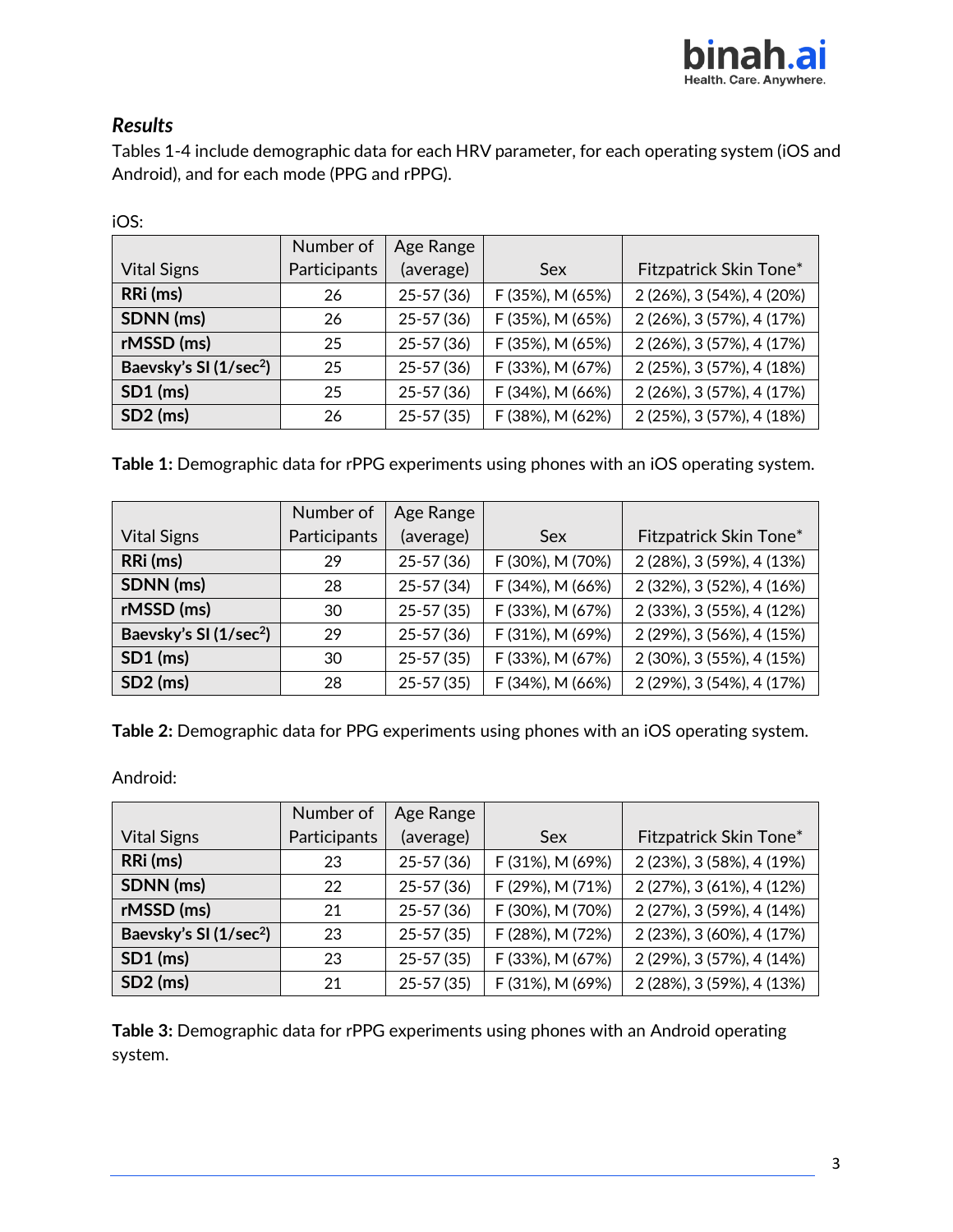|                                    | Number of    | Age Range     |                  |                           |
|------------------------------------|--------------|---------------|------------------|---------------------------|
| <b>Vital Signs</b>                 | Participants | (average)     | Sex              | Fitzpatrick Skin Tone*    |
| RRi (ms)                           | 22           | 25-53 (34)    | F (32%), M (68%) | 2 (24%), 3 (68%), 4 (8%)  |
| SDNN (ms)                          | 22           | 25-53 (34)    | F (29%), M (71%) | 2 (25%), 3 (67%), 4 (8%)  |
| rMSSD (ms)                         | 22           | $25 - 53(34)$ | F (29%), M (71%) | 2 (25%), 3 (71%), 4 (4%)  |
| Baevsky's SI (1/sec <sup>2</sup> ) | 24           | 25-53 (34)    | F (27%), M (73%) | 2 (23%), 3 (65%), 4 (12%) |
| $SD1$ (ms)                         | 24           | $25 - 53(34)$ | F (27%), M (73%) | 2 (23%), 3 (65%), 4 (12%) |
| $SD2$ (ms)                         | 20           | $25 - 53(35)$ | F (27%), M (73%) | 2 (18%), 3 (73%), 4 (9%)  |

**Table 4:** Demographic data for PPG experiments using phones with an Android operating system.

\* Fitzpatrick skin tones are: 1- Pale white, 2- white, 3- Darker white, 4- Light brown, 5- Brown, 6- Dark brown or black.

### **Accuracy and persistency:**

Tables 5-8 include statistical information (RMSE, MAE, MAE SD, 95% CI) for each HRV parameter, for each operating system (Android and iOS), and for each mode (PPG and rPPG).

iOS: **Table 5:** RMSE, MAE, MAE SD, and 95% CI for rPPG experiments using phones with an iOS operating system. Abbreviations: RMSE - Root Mean Square Error, MAE -Mean Absolute Error, MAE SD -Mean Absolute Error Standard Deviation, CI - Confidence Intervals.

|                                    | Number of    |             |            |        |              |
|------------------------------------|--------------|-------------|------------|--------|--------------|
| <b>Vital Signs</b>                 | measurements | <b>RMSE</b> | <b>MAE</b> | MAE SD | CI 95%       |
| RRi (ms)                           | 46           | 1.95        | 3.79       | 3      | [2.9, 4.68]  |
| SDNN (ms)                          | 44           | 1.94        | 3.78       | 3.41   | [2.73, 4.85] |
| rMSSD (ms)                         | 42           | 2.44        | 5.96       | 4.69   | [4.69, 7.69] |
| Baevsky's SI (1/sec <sup>2</sup> ) | 48           | 1.77        | 3.15       | 3.5    | [2.16, 4.23] |
| $SD1$ (ms)                         | 46           | 2.19        | 4.78       | 3.82   | [3.7, 6.05]  |
| $SD2$ (ms)                         | 41           | 2.19        | 4.82       | 3.8    | [3.58, 6.04] |

**Table 6:** RMSE, MAE, MAE SD, and 95% CI for PPG experiments using phones with an iOS operating system. Abbreviations: RMSE - Root Mean Square Error, MAE -Mean Absolute Error, MAE SD -Mean Absolute Error Standard Deviation, CI - Confidence Intervals.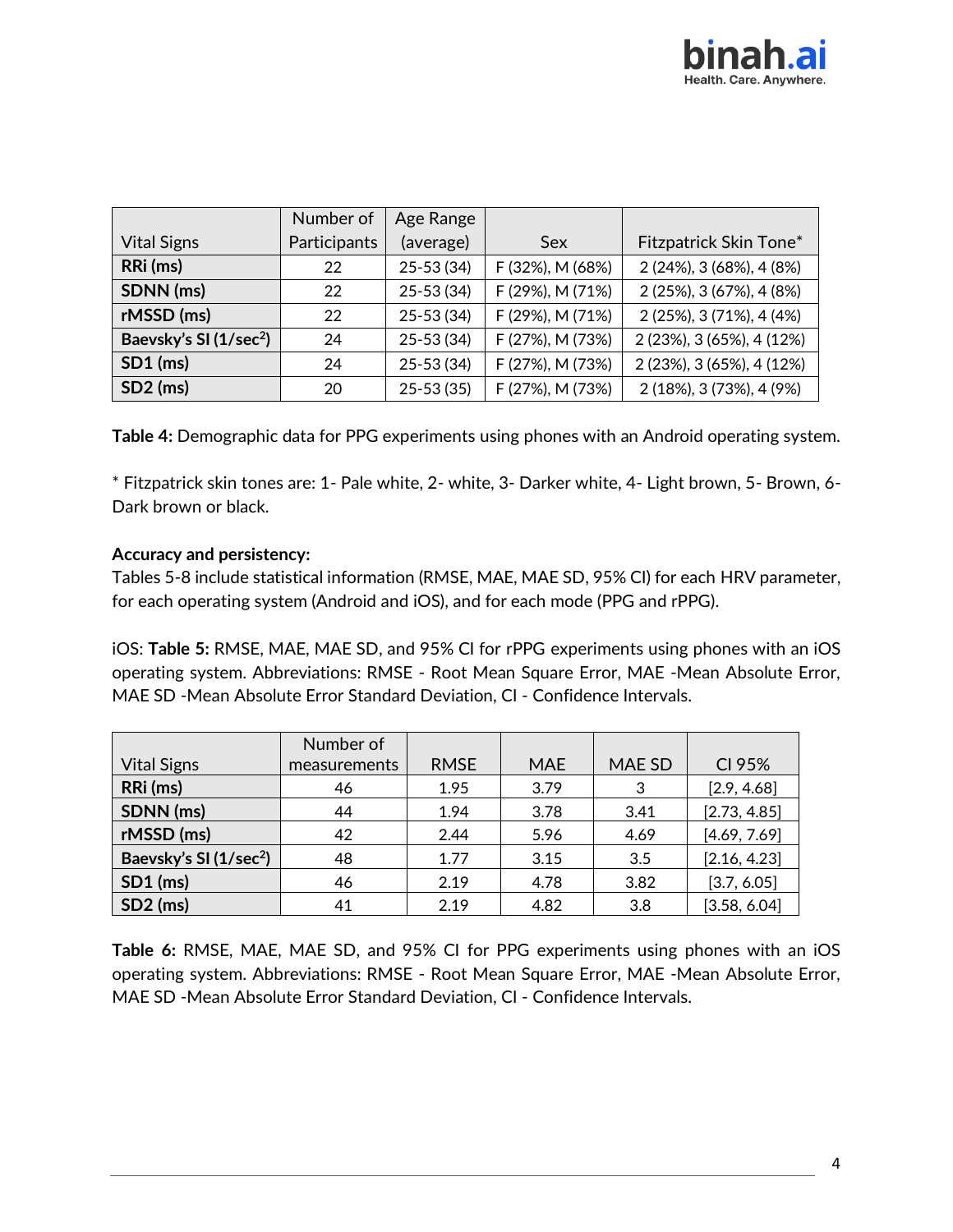| Anarola:                           |              |             |            |        |              |
|------------------------------------|--------------|-------------|------------|--------|--------------|
|                                    | Number of    |             |            |        |              |
| <b>Vital Signs</b>                 | measurements | <b>RMSE</b> | <b>MAE</b> | MAE SD | CI 95%       |
| RRi (ms)                           | 48           | 2.09        | 4.38       | 3.87   | [3.26, 5.51] |
| SDNN (ms)                          | 41           | 2.29        | 5.25       | 3.76   | [4.06, 6.43] |
| rMSSD (ms)                         | 37           | 2.32        | 5.39       | 4.1    | [4.03, 6.76] |
| Baevsky's SI (1/sec <sup>2</sup> ) | 53           | 1.54        | 2.39       | 2.01   | [1.83, 2.94] |
| $SD1$ (ms)                         | 42           | 2.34        | 5.46       | 4.46   | [4.07, 6.85] |
| $SD2$ (ms)                         | 39           | 2.57        | 6.63       | 4.44   | [5.19, 8.07] |

Android:

**Table 7:** RMSE, MAE, MAE SD, and 95% CI for rPPG experiments using phones with an Android operating system. Abbreviations: RMSE - Root Mean Square Error, MAE -Mean Absolute Error, MAE SD -Mean Absolute Error Standard Deviation, CI - Confidence Intervals.

|                                    | Number of    |             |            |        |              |
|------------------------------------|--------------|-------------|------------|--------|--------------|
| <b>Vital Signs</b>                 | measurements | <b>RMSE</b> | <b>MAE</b> | MAE SD | CI 95%       |
| RRi (ms)                           | 25           | 1.76        | 3.1        | 2.13   | [2.23, 3.98] |
| SDNN (ms)                          | 24           | 2.07        | 4.27       | 3.97   | [2.59, 5.95] |
| rMSSD (ms)                         | 24           | 2.14        | 4.6        | 4.1    | [2.87, 6.33] |
| Baevsky's SI (1/sec <sup>2</sup> ) | 26           | 1.68        | 2.83       | 3.19   | [1.54, 4.12] |
| $SD1$ (ms)                         | 26           | 1.8         | 3.25       | 3.21   | [1.96, 4.55] |
| $SD2$ (ms)                         | 22           | 2.22        | 4.92       | 4.77   | [2.81, 7.04] |

**Table 8:** RMSE, MAE, MAE SD, and 95% CI for PPG experiments using phones with an Android operating system. Abbreviations: RMSE - Root Mean Square Error, MAE -Mean Absolute Error, MAE SD -Mean Absolute Error Standard Deviation, CI - Confidence Intervals.

Pearson correlations between Binah.ai's RR interval estimations versus the Polar H10 Heart Rate Sensor<sup>TM</sup> measurements were calculated (Figure 1). Pearson correlation coefficients (R values) were very high for both operating systems (Android and iOS) and both modes (rPPG and PPG).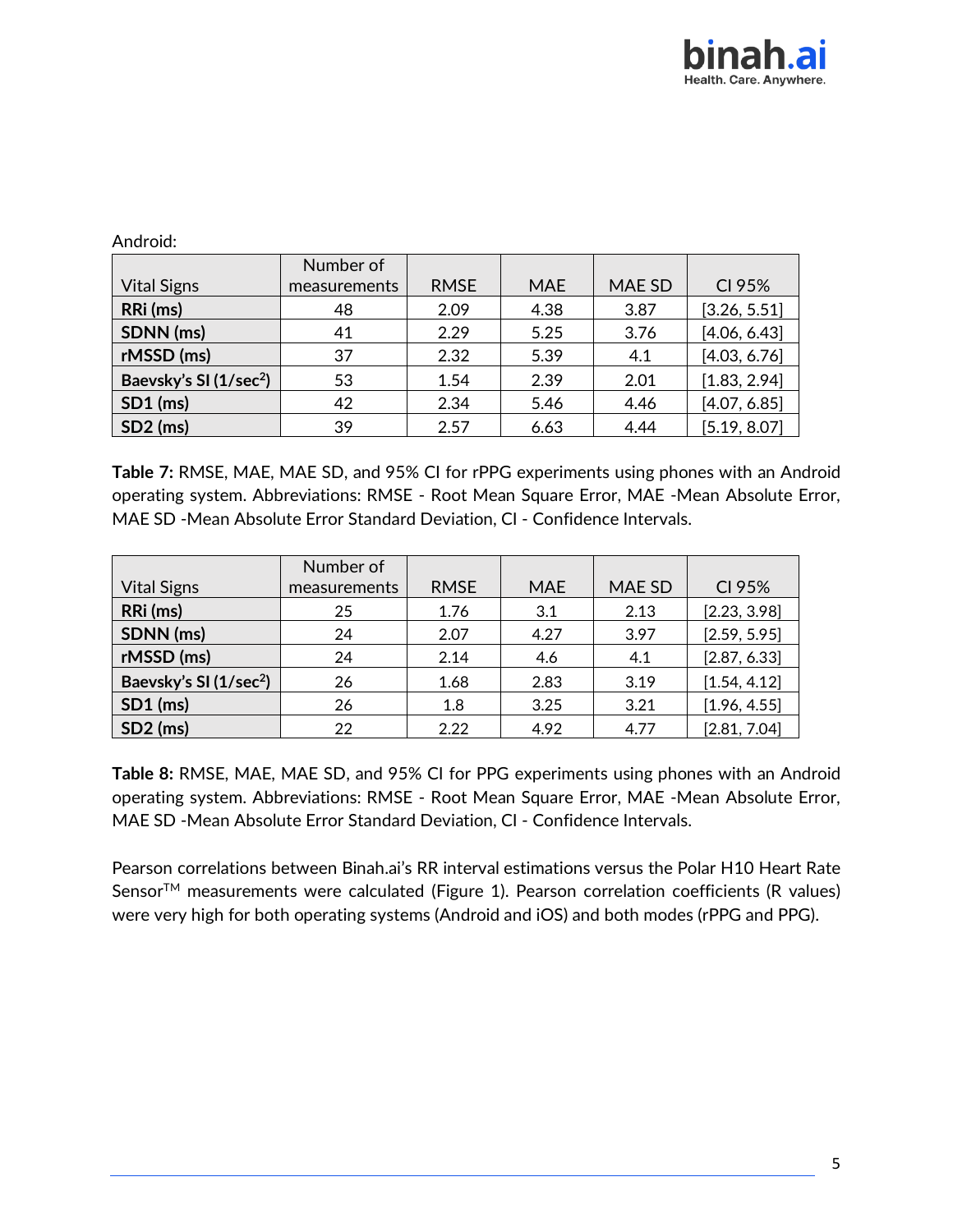

#### Mean RRi



**Figure 1:** Binah.ai's RR interval (RRi) estimation vs. reference device measurements. Pearson correlation was calculated, and correlation coefficients are presented on each plot (R). Plots describe measurements conducted in both modes (rPPG and PPG) and both operating systems (iOS and Android).

# *Conclusions*

This report summarizes the results of validation experiments in which Binah.ai's HRV (RR intervals) measurements were found to be highly correlated with the measurements of the reference device.

# *References*

- 1. Selye, H. *The stress of life*. (1956).
- 2. Campkin, M. Stress management in primary care. *Fam. Pract.* **17**, 98–99 (2000).
- 3. Thayer, J. F., Åhs, F., Fredrikson, M., Sollers III, J. J. & Wager, T. D. A meta-analysis of heart rate variability and neuroimaging studies: implications for heart rate variability as a marker of stress and health. *Neurosci. Biobehav. Rev.* **36**, 747–756 (2012).
- 4. Malik, M. & Camm, A. J. Heart rate variability. *Clin. Cardiol.* **13**, 570–576 (1990).
- 5. Salahuddin, L., Cho, J., Jeong, M. G. & Kim, D. Ultra short term analysis of heart rate variability for monitoring mental stress in mobile settings. in *2007 29th annual international conference of the ieee engineering in medicine and biology society* 4656–4659 (IEEE, 2007).
- 6. Huang, M. *et al.* Association of depressive symptoms and heart rate variability in Vietnam war–era twins: a longitudinal twin difference study. *Jama Psychiatry* **75**, 705–712 (2018).
- 7. Minassian, A. *et al.* Association of predeployment heart rate variability with risk of postdeployment posttraumatic stress disorder in active-duty marines. *JAMA psychiatry* **72**, 979–986 (2015).
- 8. Carney, R. M. *et al.* Heart rate turbulence, depression, and survival after acute myocardial infarction. *Psychosom. Med.* **69**, 4–9 (2007).
- 9. Stein, P. K., Domitrovich, P. P., Huikuri, H. V, Kleiger, R. E. & Investigators, C. Traditional and nonlinear heart rate variability are each independently associated with mortality after myocardial infarction. *J. Cardiovasc. Electrophysiol.* **16**, 13–20 (2005).
- 10. Shah, A. S. *et al.* Association of Psychosocial Factors With Short‐Term Resting Heart Rate